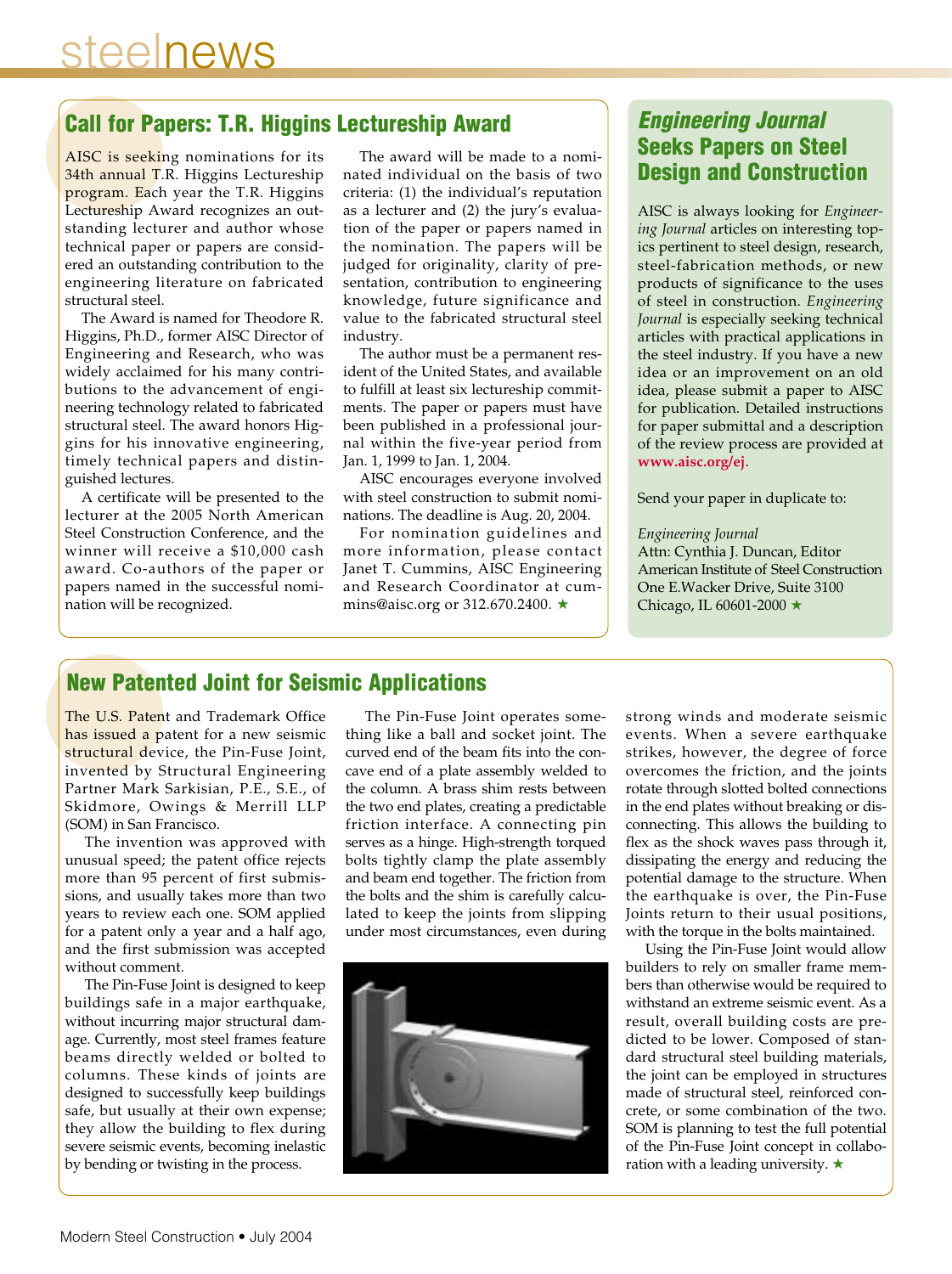## steelnews

### **2004 Student Steel Bridge Competition**

Forty-four student teams traveled to Golden, CO on May 28-29 for the 2004 National Student Steel Bridge Competition, hosted by the Colorado School of Mines. The teams of aspiring civil and structural engineers raced to assemble model replacement bridges, which the students designed and fabricated themselves. Winners were announced at a May 29 awards banquet, with nearly 700 students, faculty and guests attending.

#### **National Winners**

- I. North Dakota State University
- II. University of Michigan
- III. Southern Polytechnic State University

## **Category Winners**

- **Construction Speed**
- I. Illinois Institute of Technology
- II. Iowa State University
- III. University of Wisconsin Madison **Lightness**
- I. North Dakota State University
- II. University of Michigan
- III. University of Wisconsin -Madison **Aesthetics**
- I. North Dakota State University
- II. University of Puerto Rico-Mayagüez III. University of Wisconsin - Madison **Stiffness**
- I. North Dakota State University
- II. Southern Polytechnic State University
- III.University of Michigan

#### **Economy**

- I. Illinois Institute of Technology
- II. Iowa State University
- III. University of Wisconsin Madison **Efficiency**
- I. North Dakota State University
- II. University of Michigan
- III. Southern Polytechnic State University



Next year's competition will be held at the University of Central Florida in Orlando, May 27-28, 2005. For information on how your university can get involved, please contact Fromy Rosenberg, rosenberg@aisc.org or 312.670.2400. Watch for more coverage of the 2004 competition in the September issue of *Modern Steel Construction*. ★

## **New Edition of AISC Design Guide 4 Available**

The second edition of *Design Guide 4: Extended End Plate Moment Connections* is now available. The recently updated design guide presents a new design philosophy for the design of extended end-



plate moment connections in wind and seismic applications. The guide incorporates the state of the art in end-plate connection design by making use of yield line theory.

The authors

of the new design guide are Thomas Murray, Ph.D., P.E., Montague-Betts Professor of Structural Steel Design at Virginia Tech and Emmett Sumner, Ph.D., P.E., Assistant Professor at North Carolina State University

Because of the change in design theory, this revised design guide "extends end-plate moment connection design to seismic applications" and "presents design procedures for 50 ksi steel" according to Thomas Murray.

The *Design Guide* is available to AISC members and *e*Pubs subscribers as a free download from AISC's *e*Pubs web site, **www.aisc.org/epubs.** Hard copies can be purchased at **www.aisc.org/bookstore** (\$30 for AISC members, \$60 for non-members), or call 800.644.2400. ★

## **CSI Releases New Numbers for 2004 MasterFormat**

The Construction Specifications Institute (CSI) released the section numbers and titles for the upcoming 2004 edition of MasterFormat™, the specifications-writing standard for most nonresidential building design and construction projects in North America. The information is available on CSI's web site, **www.csinet.org/masterformat**.

A difference in the 2004 edition's numbers and titles is a new six-digit numbering system that replaces the old five-digit format. It creates room for users to systematically organize more comprehensive specifications amid the growing volume and complexity of information generated by new products and technologies. For example, the old five-digit number for the section titled "Structural Steel Framing" changes from 05120 to 05 12 00 in the six-digit format. The first two digits signify the MasterFormat division number (05). The second pair of numbers represents information classification level two, and the third pair, level three. A fourth level is defined for some sections. It is represented by a dot and another pair of numbers (Example: 05 12 00.00). By using pairs of digits for each classification level instead of single digits, the six-digit numbering system provides room for more than ten times as many subjects at each level of classification than is available in the five-digit format.

The 2004 edition also expands the number of divisions and broadens MasterFormat's scope to cover engineeringrelated construction. A new Site and Infrastructure subgroup of divisions covers transportation, utility, and marine construction, and the new Process Equipment subgroup addresses industrial and process engineering projects.★